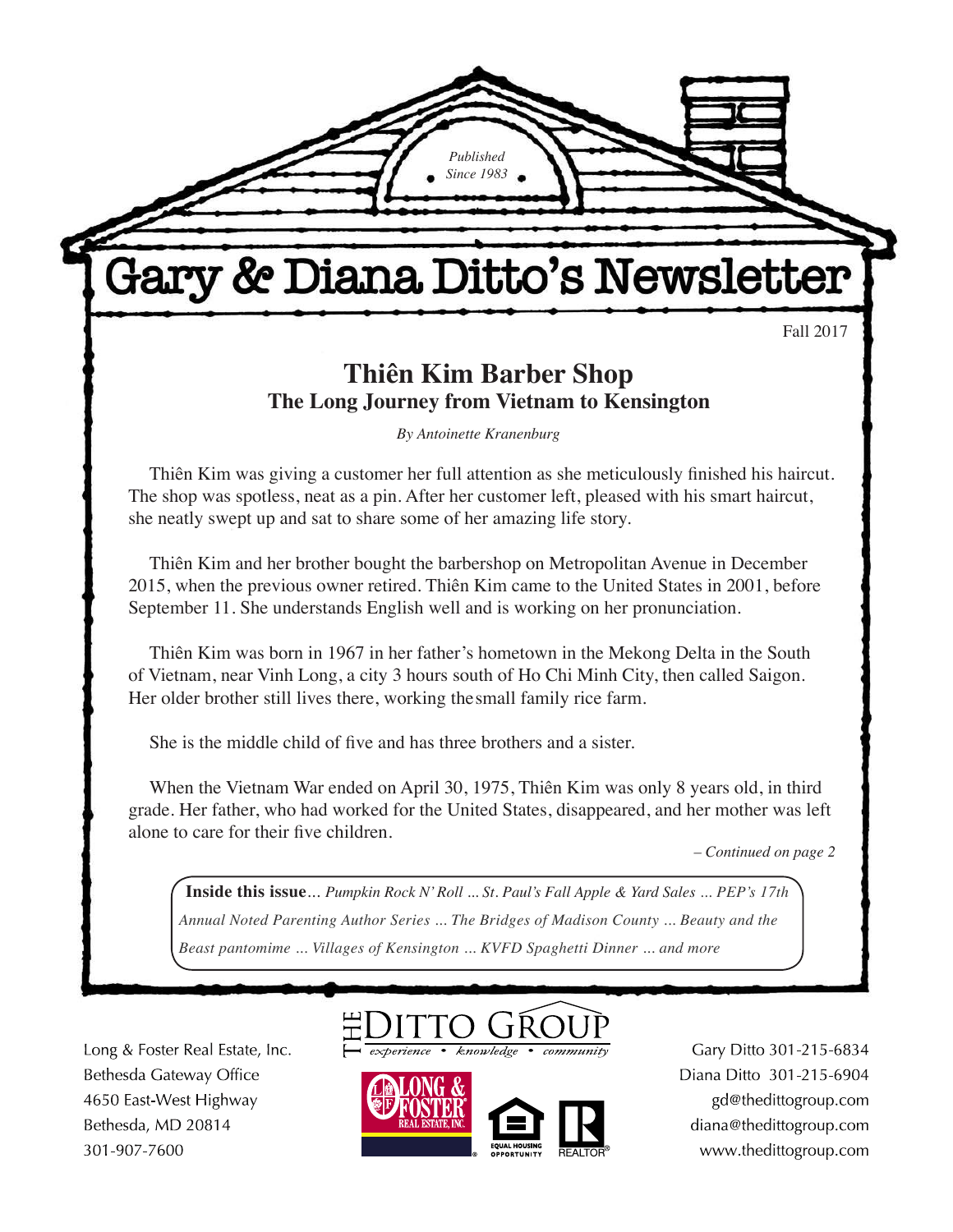#### *— Thiên Kim Continued*

Thiên Kim thought that her father had died. Actually, her father had left to hide in the jungle  $-$  "did not give up"  $$ and was alive. Eventually he made his way to Thailand by boat and from there to the United States.

Nobody knew that her father was alive. She says that she still does not know much about what happened. If Thiên Kim's mother knew, it was too dangerous to tell her children.

Her mother worked their tiny rice farm and worked for other larger farms, struggling to take care of the family. Food was scarce.

After Thiên Kim completed 4th grade, her mother decided that she had to quit school and work. Fortunately, her grandfather on her mother's side took Thiên Kim in so that she could finish school. Her favorite subjects were biology, math, and chemistry, and she wanted to teach science and math. She graduated from High School in 1984.

"One thing was not good for me" — she could not go to university, because someone had found out about her father. Going to school to be a teacher or nurse was also not an option.

Her mother wanted her to learn from a tailor, so it would be better for her to go to America. Thiên Kim didn't want to do that, but gave in. "No father, five children—that is why I listened to her." She chuckles that she only wanted to do simple things like shirts and pants. She worked for the tailor for one year until she married.

Her mom told her to whom to marry. Her husband-to-be had been dating her cousin, but when he saw Thiên Kim he liked her. He was good looking and a small farmer, but Thiên Kim was not interested. He persisted, told his parents, and they talked with her mother. They were married in 1987.

"The culture is so different now, but that was how it was for my mom, too," and the generations before.

Meanwhile by 1982, her father had made it from Thailand to the United States. Until then they thought he had died.

Her mother did not want to go to Thailand with her husband while her parents were still alive.

Thiên Kim's second oldest brother went with her father in 1982. In the U.S., someone helped her Dad out and let him live there. Her father started with cleaning in restaurants, and by the time her retired he did maintenance, taking care of plumbing and electrical in a building.

By 2001, when Thiên Kim and her two sons came to the U.S., her dad lived in Aspen Hill and they all lived with him. She loves her dad very much, she explains, because her dad came alone and lived alone a long time. He and her mother were apart for nineteen years, from 1975 to 1994.

Her mother and her youngest brother, who was living at home, came to the U.S. in 1994. "My father is very good with my mom." She stays at home and cares for the household.

Her younger brother worked as an electrician with his father until he was laid off after September 11, 2001. Then he went to barber school and became a barber.

Thiên Kim went to barber school in Bladensburg and got her barbering license in 2003. She worked at a barbershop in Olney until she and her brother bought the shop in Kensington together, when the previous owner retired.

This way she is her own boss. She takes good care of her customers and her clientele is growing.

**Thiên Kim Barber Shop** provides full service - all styles of haircuts, razor cuts, shaving, facial, massage. The address is **10515 Metropolitan Avenue**, Kensington, MD 20895 Hours are 9-7 Monday to Friday; 9-6 Saturday; 10-5 Sunday.

Cell: 249-899-8994; phone 301-532-9151

#### **PEP's 17th Annual Noted Parenting Author Series**  November 16 & 17 Bradley Hills Presbyterian Church 6601 Bradley Blvd, Bethesda

PEP – the Parent Encouragement Program – welcomes Dr. Michael Bradley and Dr. Lawrence Cohen. • **Dr. Michael Bradley:** "Crazy-Stressed: Saving Today's Overwhelmed Teens and Tweens." Thurs, Nov. 16, 7:30 - 9 p.m. • **Dr. Lawrence Cohen:** "The Opposite of Worry: Tackling Childhood Anxieties and Fears." Fri. Nov. 17, 9:45 - 11:15 a.m.

Fee for each event is \$35. For information and to register, visit PEPparent.org or call 301-929-8824.



#### *Villages of Kensington* **seeks Member Recruitment Consultant!**

VoK wants to expand its membership – and provide services – especially to seniors at risk due to health status, social isolation, or financial challenges. VoK won a grant from Montgomery County to do just that, and is looking to contract with a Member Recruitment Consultant.

View the job description and download the document at www.VillagesofKensington.org. If you are interested, or know of someone who might be a good fit, please contact Donna Savage at president@villagesofkensingtonmd.org.

General questions about VoK can be addressed to VillagesofKensington@gmail.com, by calling 301-509-0191, or by visiting the website.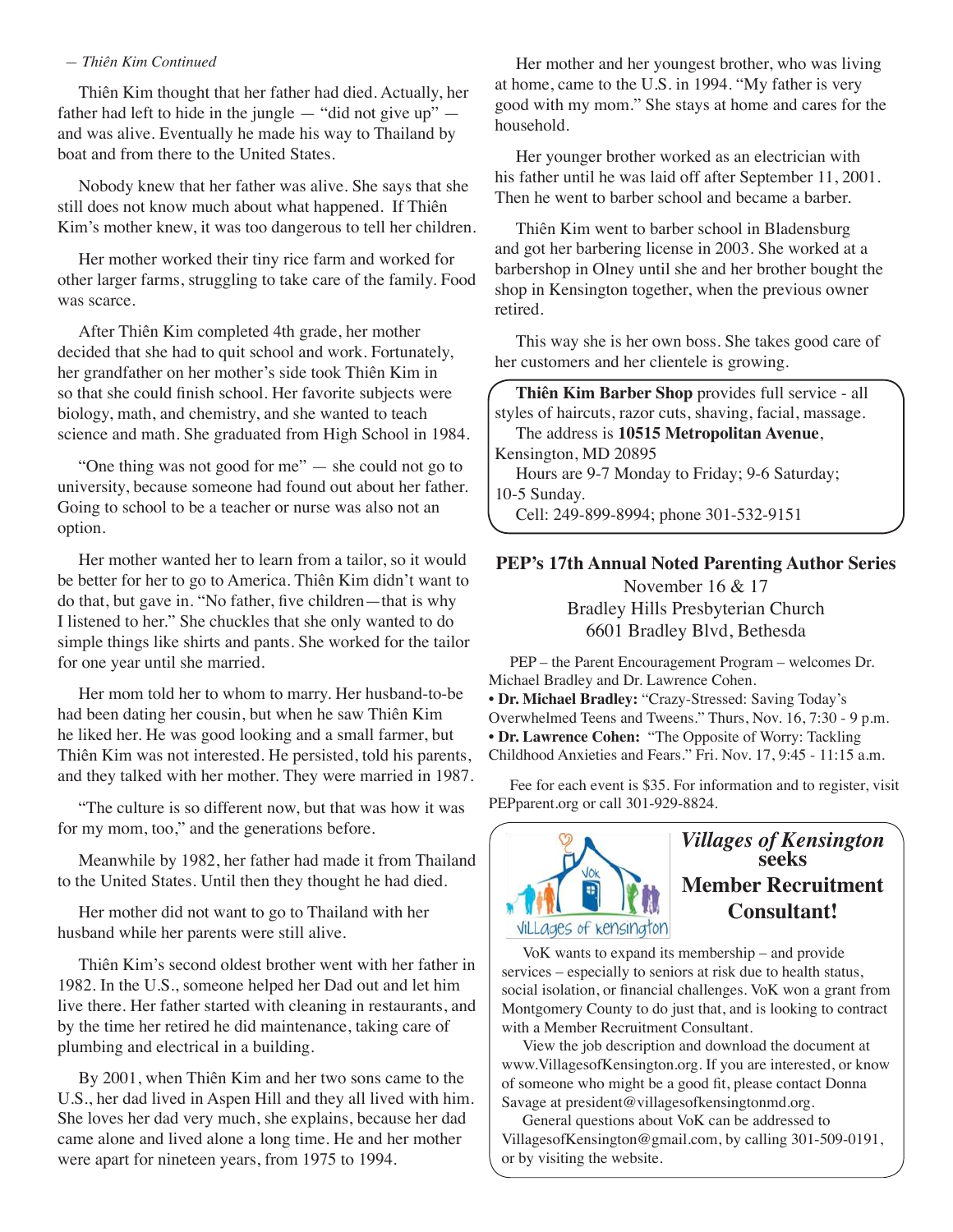

### **2017 Pumpkin Rock N' Roll!**

Saturday, October 28, 2017 12 – 4 p.m. Warner Circle Park, 10231 Carroll Place

Warner Circle Park will be transformed into a full-blown Halloween extravaganza. Participate in a costume parade and enjoy family-friendly attractions, including live musical performances, food trucks, inflatable rides and slides, and a hay maze.

The main event is The Pumpkin Roll, a derby race of Halloween pumpkins-turned-boxcars, not to be missed!

This fun event is free. Visit www.pumpkinrocknroll. com for details and to r.s.v.p.



Congratulations and a big THANK YOU to all who came out for the *Kensington Train Show* – the children, parents and grandparents who enjoyed the fabulous trains and the many volunteers – the National Capital Trackers, members of the Kensington Historical Society and the Noyes Library Foundation, railroad story teller and singer Matthew Dodd, the Dixie Land Express Band, JennyCakes Bakery, Scout Troop 439, the Town of Kensington and all who made the event possible.

**Save the dates, September 8 and 9, 2018**, the weekend after Labor Day, when this great show returns!

#### *Kensington Arts Theatre presents*

**The Bridges of Madison County**

Kensington Town Hall / Armory 3710 Mitchell Street, Kensington

The musical The Bridges of Madison County, based on the best-selling novel, brings together a beautiful Italian war bride, with a handsome photographer. While her family is away to the 1965 State Fair, he stops by her Iowa farm to ask for directions…

 Performances are October 27, 28, November 3, 4, 5 (Sunday), 10, 11, 12 (Sunday), 17, 18. Friday and Saturday shows are at 8:15 p.m. and Sunday shows at 2 p.m.

For more information and to purchase your tickets please go to www.katonline.org.

E-Mail Updates from The Ditto Group— Sign up for either or both of these updates:

- Our Monthly Sold Reports, sent via e-mail
- Our weekly "Open House" e-mail

You choose what to sign up for and you can always unsubscribe. Sign up on our home page: www.thedittogroup.com.

For dates and news of more events, be sure to visit the Community Activities Calendar on the web site:

#### www.thedittogroup.com

Gary and Diana Ditto's Newsletter welcomes ideas and news items from community members. We are grateful to Thiên Kim for sharig her story. The editor is Antoinette Kranenburg of Kensington, assisted by Cherry Wunderlich.

#### *Help Buy a Fire Truck!*

#### **Spaghetti Dinner Fundraiser at the Firehouse**

Sunday, November 5th 5 – 7 p.m. Kensington Volunteer Fire Department 10620 Connecticut Avenue Donation Adult /\$10, Child under 12/\$6.00. (No advance ticket sales, 301-929-8000



#### *The British Players present*

**Beauty and the Beast** A Traditional British Pantomime December 1 – 17, 2017 Kensington Town Hall, 3710 Mitchell Street Tickets: 240-447-9863 • www.britishplayers.org

Traditionally performed at Christmas, with family audiences, British pantomime incorporates song, dance, buffoonery, slapstick, in-jokes, audience participation, and mild innuendo.

Children and adults alike enjoy the British Players' productions of the live theatre form that's called pantomime. The actors speak, sing, and act their roles, wearing colorful costumes and with the stage filled with memorable props.

The kids love to interact with the cast, and they get involved in a way that doesn't happen with more conventional theatre.

## **Congratulations Ken-Gar!**

Ken-Gar celebrated its 125th anniversary with a grand community gathering Saturday, September 16th, starting with an invocation, music, and remarks by numerous dignitaries.

 Ken-Gar's history, described in the printed program, dates to 1892, when "the 97 parcels making up the neighborhood were among the first in the county to be platted and recorded." Part of the land that makes up Ken-Gar was deeded at the turn of the 20th century to a group of former slaves from Charles County, who settled Ken-Gar.

 Photo collages submitted by Ken-Gar families were on display, honoring their long history in the community, going back generations. Some photos dated to the early 1900s.

The ceremonies were followed by food, fun, children's entertainment, music, and dance – a lively reunion gathering. Months of planning and effort went into the wonderful day. It was a labor of love on the part of volunteers, who deserve a big thank you!



#### **St. Paul's Fall Apple & Yard Sales**

Thursday, October 19 – Saturday, October 21, 2017 St. Paul's United Methodist Church 10401 Armory Avenue, Kensington

Apples in several delicious varieties will be on sale in the Saint Paul's Church parking lot. The Apple Sale starts on Thursday, October 19th at noon and goes through Food Truck Night. The Apple Sale continues on Friday and Saturday, the 20th and 21st, from 9 a.m. to 5 p.m. or until supplies run out.

 St. Paul's Fall Yard Sale will be held indoors in Heavener Hall on Friday, October 20 (8 a.m. to 5 p.m.) and Saturday, October 21 (8 a.m. to 1 p.m.)..